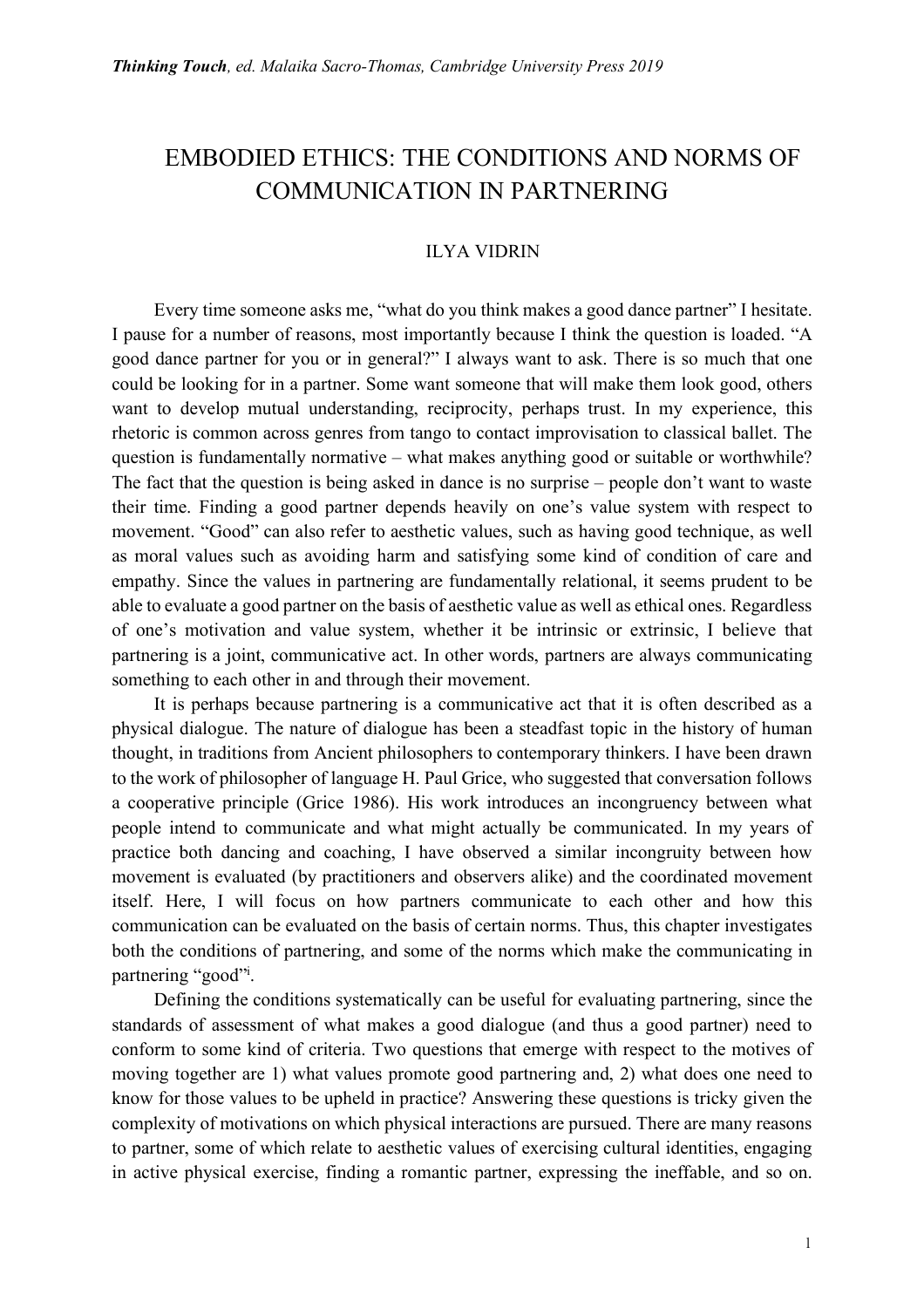Through my time observing and working with professional dancers in different forms, I have seen duets that have all the "right" elements (e.g. competence, refined sensitivity) yet dancers will sometimes admit that they felt something missing. Instead of looking at the motivating factors for engaging in the act of partnering, I will interrogate the communicative aspect which I believe is present regardless of form.

In this chapter, I argue that communication in partnering is a physical exchange of information on the basis of ethically-bound conditions. Simply put, partners can cause each other harm. Thus, the criteria of communication in partnering is always within an ethical domain, where action runs along a continuum ranging from the ethical to the unethical. To make this argument, I will first lay out the conditions to which the relevant norms of evaluation can adhere. These conditions include proximity, orientation, and point(s) of contact. Rather than provide a how-to guide for communication, I will examine a critical vocabulary for practically approaching communication in partnering. Section I begins with the conditions of communication, followed by Section II which examines the norms of communicating *well.*

This discussion, which takes a philosophical lens to identify and parse the finer points of normative language, will not lead to a generalizable argument that is applicable in all cases, nor will it arrive at a prescriptive framework. Nevertheless, I believe my inquiry into norms may give insight into how one determines what makes partnering successful. There will likely be points of disagreement with my characterization, but I believe the framework I present here is ultimately useful for dialogue about normativity in dance in a broader sense. This investigation may serve to inform dialogue (verbal and physical) between practitioners (to articulate what is working and what is not), as well as to present tools by which an observer can evaluate the quality of interaction between partners.

In what follows, I will fluctuate in the use of personal pronouns in reference to an imaginary partner (e.g. she, he, one) to maintain the fluid possibilities of partnering. I have chosen to investigate both the inanimate and animate, because I believe such inquiry reveals the very real possibilities of how agency and choice play a role in partnering. As I investigate the broad implications of partnering. I will not focus on revealing hegemonic ideologies within dance forms, such as heteronormative approaches that establish fixed roles (e.g. leader/follower). Instead of analyzing specific approaches, my aim here is to establish the conditions that underlie physical interaction in order to examine the relationship between ethics (i.e. the potential for harm) and communication (i.e. exchange of information) in partnering.

A final note about the significance of gender politics in partnering. My focus here will be on partners independent of gender, to examine how something as simple as walking together while holding hands may be performed as a series of codes upheld for aesthetic reasons other than explicit communication. My interest is in how conditions such as proximity and orientation function as active, physical dialogue between partners. Even though certain roles, such as a lead position, may often be assumed by a male and a follow position by a female, it is more significant here to explore the ethical dimension of each role independent of gender as the roles themselves involve clear functions that may trigger ethical consequences. I will turn to the problem of ethical consequences in the next section.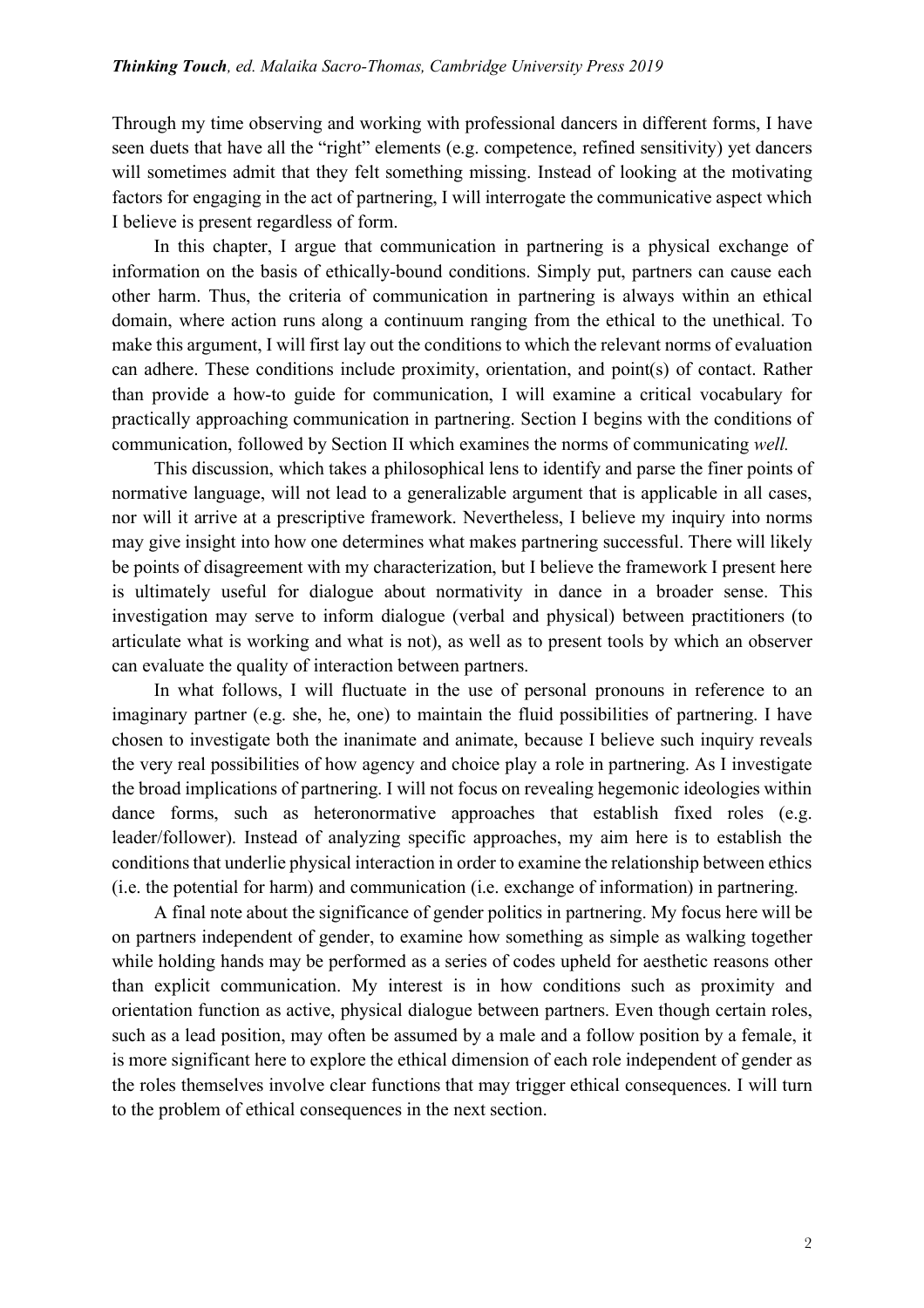### **I: Conditions of Communication**

In this section, I will discuss the conditions of physical interaction in partnering, including proximity, orientation, and point(s) of contact, as well as how partners communicate through these conditions. In particular, I will discuss two factors that facilitate and constrain the communication between partners, agency and predictability. This discussion will lay the groundwork for the second section, in which I will consider how these conditions are ethicallybound.

To begin inquiry into the conditions of communication in partnering, I start with the simple idea that partnering requires interaction. In other words, interaction is a necessary condition of partnering. Without interaction, partnering is not possible. For interaction to be possible, however, certain conditions need to be met. If we take the term at face value, interaction seems to presuppose action *between* some entities. We can thus assume that for interaction to be possible, there needs to be some kind of encounter—in other words, a meeting of two or more bodies. For partnering, this encounter must be possible in the physical domain.

Feasible and possible, however, are not synonymous – an interaction may be possible but not feasible given certain factors. Consider a simple example of taking a dance class. It is possible to take class if there is a dance studio near me. It is impossible if I am in an area where there is no dance studio. It is not feasible, however, if the dance studio is closed, or if I do not have enough money. It is also not feasible if the teacher I wanted to take class with is ill or on vacation.

Sometimes dancers claim that certain actions are not possible, but it may be that they mean the action is not feasible. Consider for example a lift in which one dancer cannot lift another because the first dancer is not strong enough to perform a deadlift. This may seem like a matter of possibility. Indeed, the action of lifting may be subject to particular aesthetic ideals such that the first dancer's weakness, paired with the aesthetic convention of something such as an overhead deadlift, makes a *particular* lift impossible. However, there may be a way to execute a different kind of lift if the two dancers arrange their bodies in a certain way such that a lift becomes feasible. Thus, we should consider what constraints are acting on the interaction between partners.

Environmental factors may also make certain partnering situations unfeasible, such as the floor being too slippery or the deejay not having the right music to dance a particular form (e.g. tango, salsa, swing). Such environmental circumstances, while ostensibly extraneous, significantly affect the quality of partnering by presenting factors that can make interaction theoretically possible but practically unfeasible.

Given interaction between two partners, a physical encounter is necessary for interaction to be possible. The encounter regulates or provides the conditions for an exchange on the basis of some physical communication. Communication in partnering is based on (at least) three conditions: proximity, orientation, and point(s) of contact. Certain forms of movement practice will have different rules about each of these conditions, but for the purposes of this paper I will examine each condition abstractly, outside of any particular form.

Proximity refers to the distance at which partners encounter each other. Partners direct their movement in three dimensions: forward/back, side/side, up/down. Orientation refers to the relative physical position of each partner to the other(s). Partners orient to each other in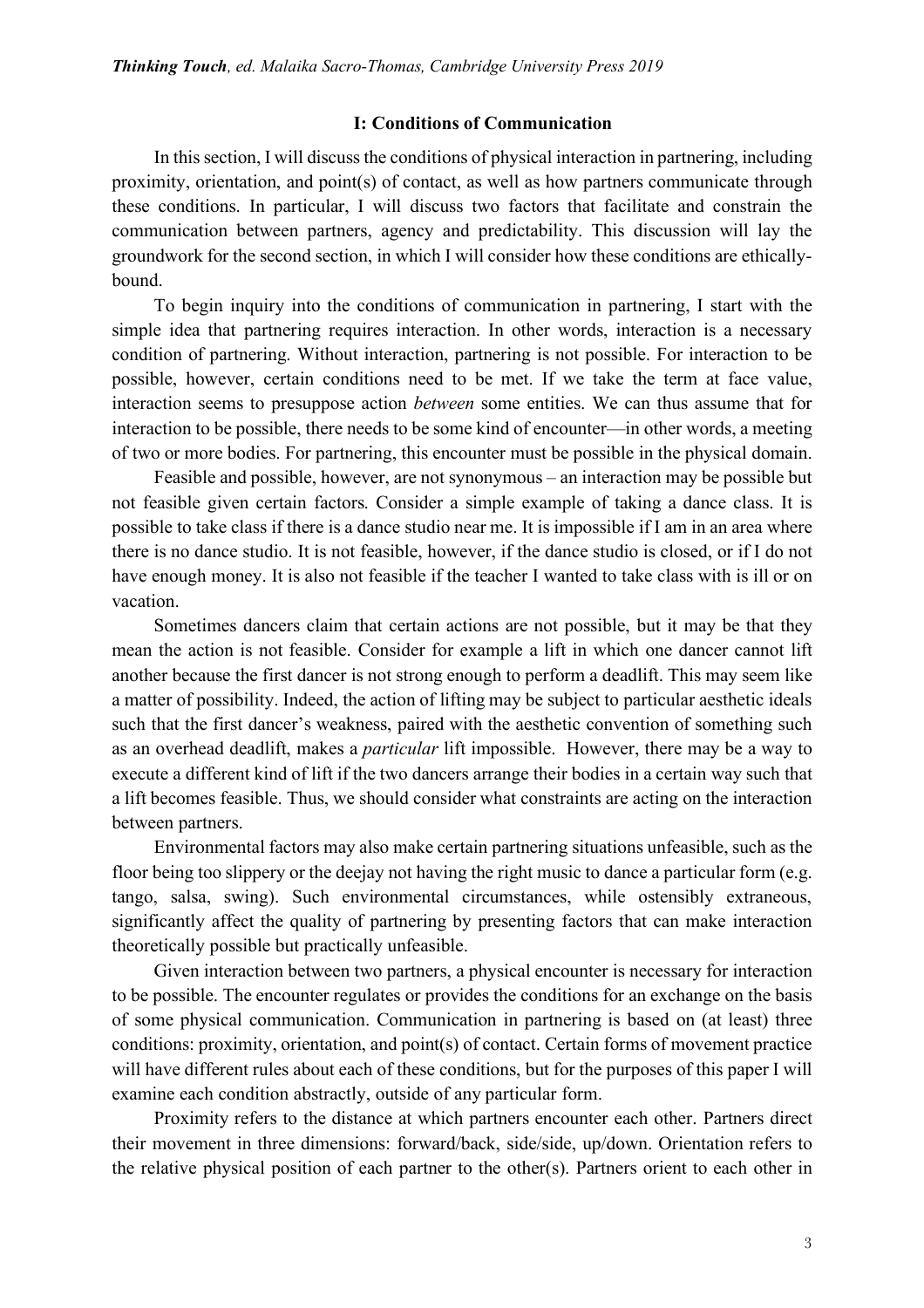three dimensions: forward/back (i.e. pitch), side-to-side (i.e. yaw), and spinal rotation (i.e. roll). Proximity can be considered a function of space between partners, in which direction is negotiated through shifts of weight toward and away from a shared center. Orientation can be considered a function of shape between partners, in which relative position is negotiated through rotation and translation in the torso and hips. Point(s) of contact refers to the mode of interaction such as touch, breath, eye contact, and rhythm, as well as external elements such as sound (e.g. music). Partners may use multiple points of contact to establish shared focus, such as when partners create complex rhythm through touch, breath, and gaze.

It is important to note that proximity, orientation, and point(s) of contact can all be determined or prescribed in advance. In some forms, proximity, orientation, timing, and touch are established as part of the rules of the dance such that partners will be connected through multiple points of contact within specific body positions (e.g. tango). In other forms, these conditions are negotiated through the practice in real-time, without prescribed rules (e.g. contact improvisation). They may also be determined compositionally, such as in complex choreography that requires intricate timing and bodily architecture with multiple points of contact.

If proximity, orientation, and point(s) of contact become prescribed in too much detail, partners may fail to attend to one another because they are attending to the steps and the music rather than to each other. This is particularly important to consider when evaluating the execution of partnering, rather than the composition alone. Each condition can be very nuanced, such that despite facing each other, one partner may have a slight rotation away from the other, or a slight pitch backwards or to the side. These slight orientations may be understood as signs that a partner would rather not be partnering. In this way, quality of orientation may refer to the attitude of each partner toward the other(s).

Communication between partners will only be possible given an encounter, just as it will be constrained (e.g. stronger or weaker) given certain factors. To understand how partners communicate on the basis of these conditions, I will examine two factors systematically: agency and predictability.

I begin with intentional encounters with inanimate matter first and then with intentional exchanges between human agents. I have inserted the word "intentional" here in order to examine a particular kind of action on the part of an agent. Following Donald Davidson's (1963) work on philosophy of action, "whenever someone does something for a reason, therefore, he can be characterized as a) having some sort of pro attitude toward actions of a certain kind, and b) believing (or knowing, perceiving, noticing, remembering) that his action is of that kind" (Davidson 1963, 1). Davidson suggests that intentionality requires a specific reason that an individual can both know and name. I find Davidson's philosophical work relevant here because I will examine pursuit of communication as a specific (i.e. intentional) reason for physical (inter)action.

I can encounter and act upon inanimate things, such as a wall, an instrument, or a digital device (e.g. smartphone). For example, I may encounter a wall with the purpose to practice leaning, shifting, and displacing my weight to build strength, coordination, or even courage to be off-balance. My exchange with the wall will be rather limited, since the wall has no agency of its own. A limited exchange in this scenario is favorable, however, since I have a particular purpose in mind when encountering the wall. While it is possible to act upon a wall, it is odd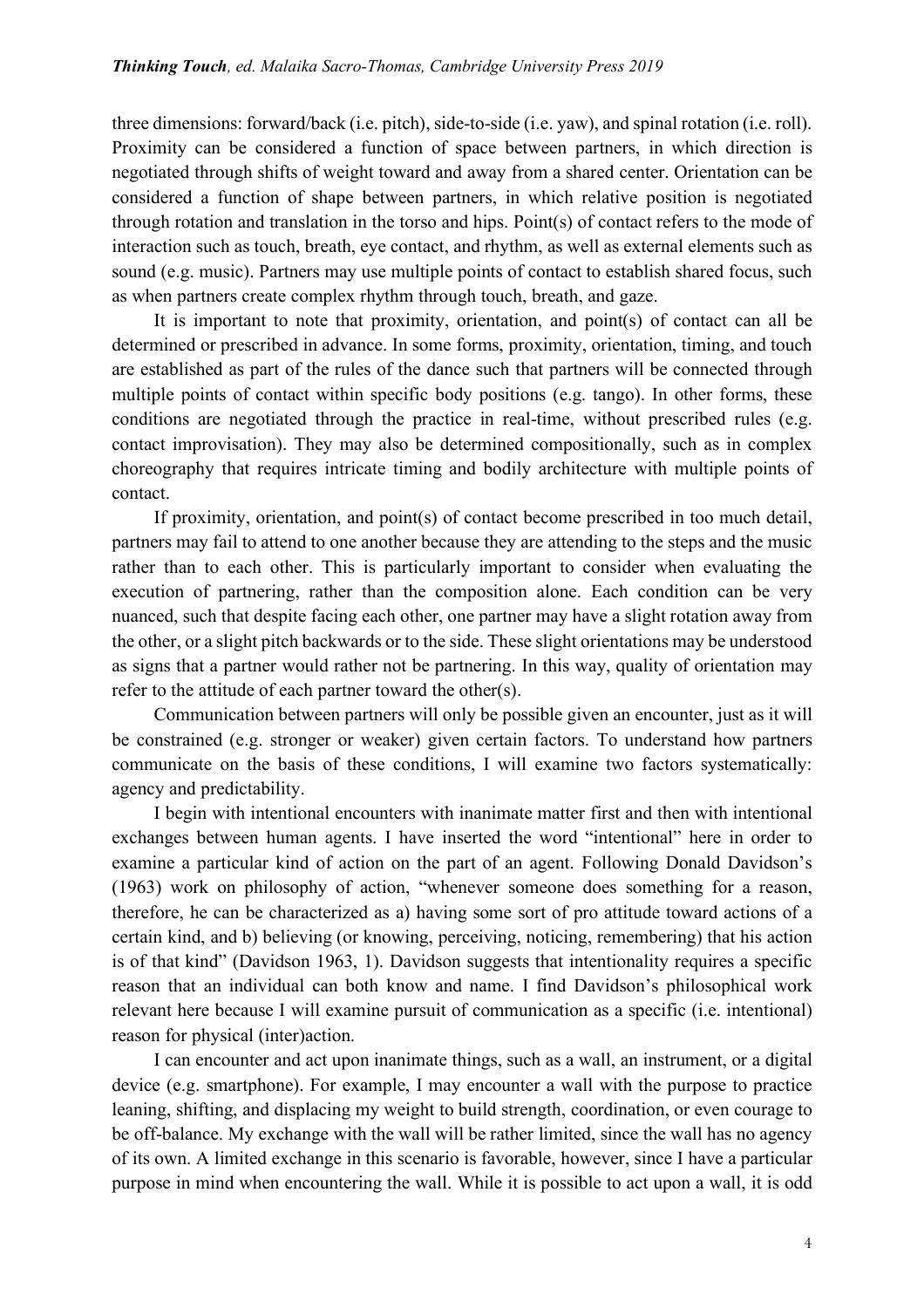to say that the wall has agency. The wall does not choose to support my weight, it does so simply by the design of its reinforcement. Moreover, while my actions do have some effects on the wall (since I apply pressure, the wall matches my force with an equal and opposite force as per Newton's third law of motion), the effects are likely too small to be observable or significant.

But acting upon a wall, however useful as a means to practice holding and releasing weight, is significantly different from acting upon an instrument designed for interaction (such as a musical instrument or digital device), let alone another person. While a clarinet or a wall cannot make choices, individuals can make choices about how they encounter and respond to the subject of their interaction. To say that there is an exchange happening between myself and a wall or musical instrument may be strange, given that the basis of communication is entirely contingent on me being the agent and thus having agency to choose the proximity and orientation. Importantly, a wall cannot establish a point of contact or choose to share focus. Nevertheless, I find it useful to begin with this limited encounter to investigate agency.

Agency here is not treated as a binary, on-off aspect of interaction, but rather a continuum from weak to strong where one can determine degree based both on the quality and quantity of the choices each agent is able to make. Agency here can thus be defined as having the possibility of choice, where degree of weakness and strength is based on the range of possible alternatives. My physical interaction with a wall is limited compared to one with another person, given the possible choices I can make. A wall can neither lift nor lead me, though it is dependable if I lean on it with all of my weight (depending, of course, on how well it is reinforced). It is predictable, to the extent that it does not collapse while I am applying pressure and force. A musical instrument is more complex than a wall, and thus less independent as it is in many ways designed for interaction. Perhaps a clarinet, given that it is designed for interaction, can hone one's agency more than a wall, because by listening and attuning to one's clarinet, one can exercise more choices within the interaction in ways that may not be possible with a wall. For example, the clarinet has distinct mechanisms that respond to certain parameters, many of which require specific knowledge (either through training, extensive practice, or some other means of spending time understanding the mechanisms). No sound will come out of a clarinet if I am not simultaneously producing breath into the mouthpiece while stabilizing the reed with my embouchure. The clarinet has recognizable effects based on how I interact with it, all of which are predictable contingent on my familiarity and expertise with the clarinet.

We learn something about agency when we consider the ways in which inanimate matter is responsive to our actions. While the clarinet cannot play without me, it responds differently given the way I interact with it. For example, a clarinet will respond differently in the cold than it will in hotter weather, because the wood expands and contracts under different temperatures. A clarinet is different, however, than any old two by four hunk of wood resting in my garage. A two by four will also expand and contract given different temperatures, but a clarinet is more flexibly dependent on ambient circumstances given the fact that is has distinct mechanisms that will respond differently given the circumstances. A clarinet is more responsive (to both the weather and me) than a two by four. Moreover, my clarinet will play differently than my partner's clarinet, and so if I attempt to treat another person's clarinet the same way as I would my own, I may run into some trouble. But to say that the clarinet has agency is rather odd.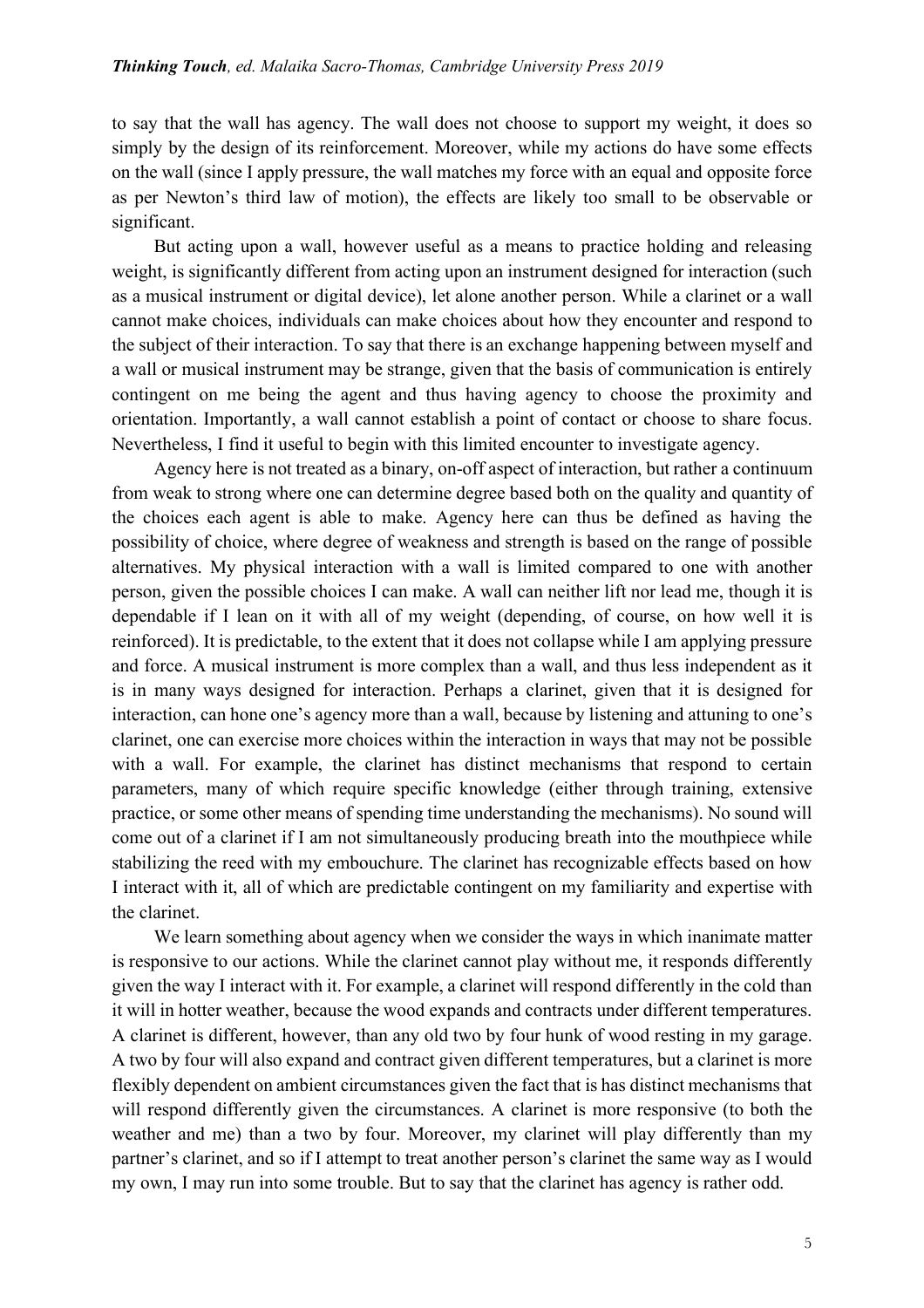Animate subjects are far less predictable than inanimate matter. This makes human interaction more complicated, at least because of the fact that individuals, unlike inanimate matter, have agency. It is useful, however, to consider the difference between weak and strong agency. This will depend on the types of constraints that are present for each partner. If I come to a social event of a movement form I have no experience with, interacting with a partner may not be feasible because I will find their movement potentially random or too complex. Similarly, an advanced dancer in a different form may have trouble interacting with me upon realizing that their actions have no recognizable effects on me. While the interaction is ostensibly possible, it is unfeasible given my lack of experience with the present form.

The degree of agency partners can exercise is sometimes governed by the form of partnering. For example, in some forms certain features of proximity, orientation, and point(s) of contact are fixed, yet each partner can still make choices, albeit a limited number. A certain dance may require partners to orient toward each in close proximity, with touch as a point of contact by connecting palms on one side of the body and through a half embrace on the other side. A certain dance may also involve roles, such as leader and follower. Leaders may have a distinct task, such as changing the timing, direction, and spatial orientation of a following dancer. If the action of the leader has no recognizable effects on the follower, the interaction will not be sustainable because the follower is too independent. On the other hand, the interaction will be too taxing for the leader if the follower exhibits too much dependency.

Sometimes agency depends on the aesthetic and formal conventions of the genre being practiced, at other times agency is something dancers can explicitly negotiate. For partners to physically negotiate both their individual agencies and their joint agency, they need to be able to differentiate their own individual actions, as well as their joint action, with respect to proximity, orientation, and point(s) of contact. In part, differentiation of action means that partners recognize the physical effects they have on each other's movements. I will return to recognition and awareness in the second section of this paper.

Computational theorists Lars-Erik Janlert and Erik Stolterman (2017) point out that interaction is contingent on actions having recognizable effect, in which recognizable effects relate to the level of independence of the subject of an interaction. For example, a wall is independent given that my actions have no recognizable effect on it. Although a wall is dependable and predictable, it is odd to say that the wall is interacting with me, and even odder to say that the wall has agency. My action on a clarinet does have recognizable effects, such that certain actions will lead to a response while others will not. In the case of the wall or the clarinet, there is only one agent (me) interacting with (or acting on) inanimate matter. Between inanimate matter like a wall and clarinet, we can also consider a non-human animate subject, such as a cat. I call to my cat and she responds differently. Sometimes her ears perk up, sometimes she looks at me, sometimes she even comes over. But her responses differ, and it is difficult to predict how or when she will respond. She seems to exercise her agency by choosing when to sit with me and when to go about her own business. My cat is less predictable than my clarinet or a wall.

How partners negotiate unpredictability depends on their ability to differentiate their actions. If partners can read each other's movements (or they can talk to each other), then they may be able to fairly easily accommodate unpredictability. There are many more possible choices for how to re/act with a dance partner than with a wall, clarinet, or cat. If I am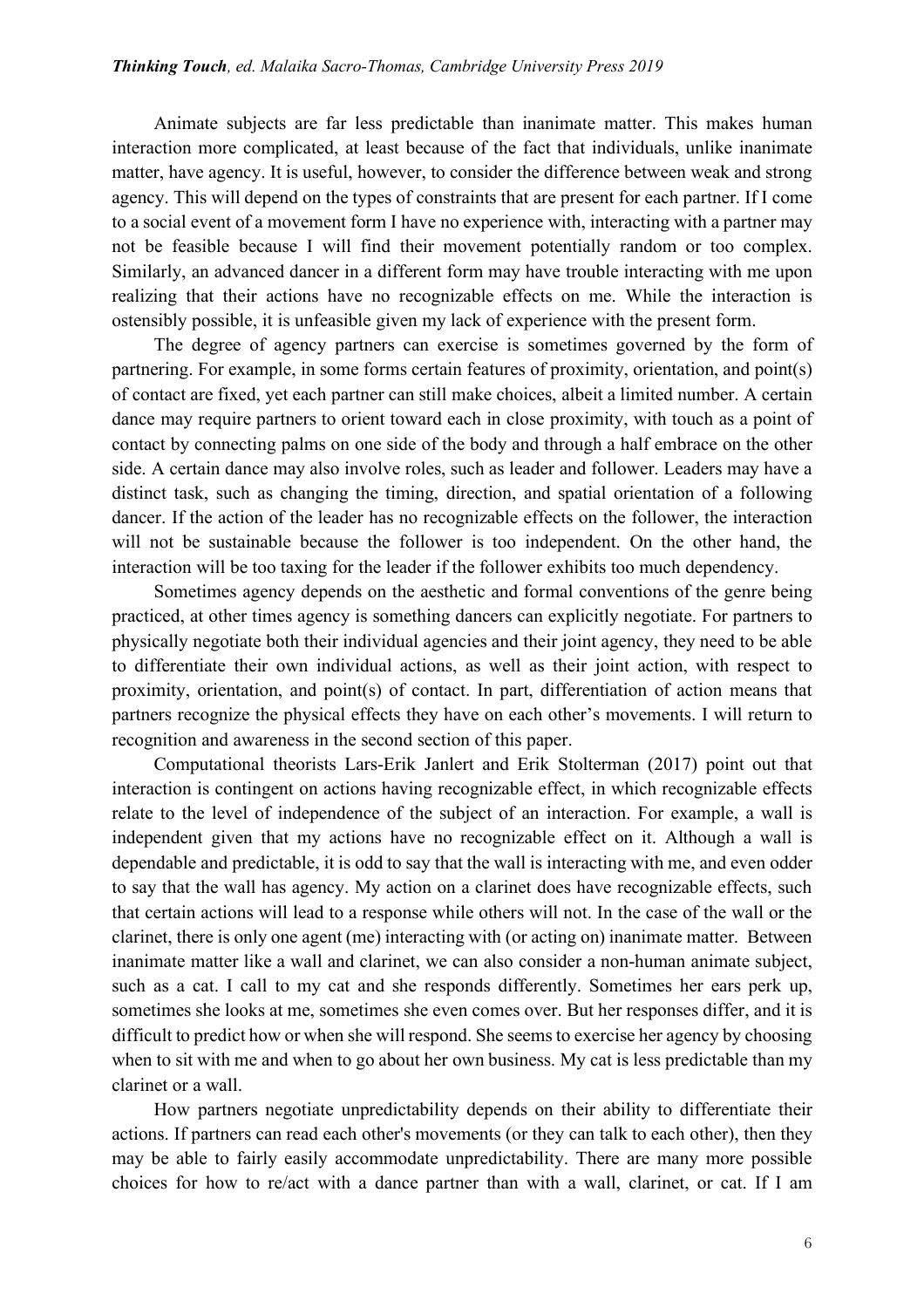unfamiliar with the form of partnering, however, interaction may prove to be difficult or perhaps unfeasible if I perceive movements as random or if I am unable to differentiate them because they are too complex. As Janlert and Stolterman note, "we cannot interact with what we perceive as randomly behaving systems, whether it is because they are truly random or because their behavior is too complex for us to deal with" (Janlert and Stolterman 2017, 52). What we perceive as random or complex will likely depend on the context, as well as our own background and personal histories.

Predictability is a function of the likelihood of an event occurring as well as one's certainty. For example, if I want to influence my partner's timing, direction, or orientation I need to know where his weight is, which is possible to feel through the pelvis. A novice may be unfamiliar with this and may try to influence their partner by applying pressure to the shoulders, causing the facing to shift (orientation) but not necessarily accessing weight and center (direction). Influencing my partner's timing, direction, or orientation requires more than being certain about weight placement – I also have to feel in which direction and with which orientation my partner is already moving. Thus, it is more than just being in the right place at the right time. I need to be aware of the range of actions possible while moving, as well as my goals for influencing my partner, perhaps in accordance with a particular score. Even if I know what is coming because of the pre-determined score, I will still have to negotiate proximity, orientation, and point(s) of contact in real-time.

Agency and predictability modify the quality of a physical interaction. I am unlikely to make deliberate choices if I cannot predict what will happen. Unless of course I am a risktaker, in which case my relationship to agency is somewhat unusual because I am less concerned with the effects or consequences of my actions. One might object to this point about not being able to interact with unpredictable things by asking about a game of roulette. There is indeed something strange going on in the situation when we choose to encounter randomness and chance such as the kind in gambling. In the normal circumstance, when I approach a clarinet and there is no relationship between my pushing keys and sound coming out, I would quickly seek a different clarinet or a way to fix the one I have. This is likely to be true about how we interact with computers and phones and all sorts of other things that behave other than how we expect. This is true even of the way infants interact with others, which we can here consider as human agents with limited agency. In a simple study, Tronick et al. (1975) demonstrated that after several minutes of interaction with a non-responsive (e.g. straightfaced, expressionless) parent, an infant (as young as six months) "rapidly sobers and grows wary [..] makes repeated attempts to get the interaction into its usual reciprocal pattern. When these attempts fail, the infant withdraws [and] orients his face and body away from his mother with a withdrawn, hopeless facial expression" (Tronick et al. 1975). This simple study demonstrates how one is apt to react to an encounter in which one is unable to interact with a subject.

Yet people do, however, come back to roulette tables despite the aleatoric nature of gambling. By choosing to be a risk-taker, I exercise my agency in a wagering type of activity. Ostensibly my priorities are less with the interaction and more with the associated feeling of risk. Thus, what is predictable is both the emotions I will feel in taking a chance, as well as the emotions I will feel if I win, which is worth the risk and thus a particular exercise in agency. It is interesting to consider risky behavior in the context of interaction. Some suggest that risk is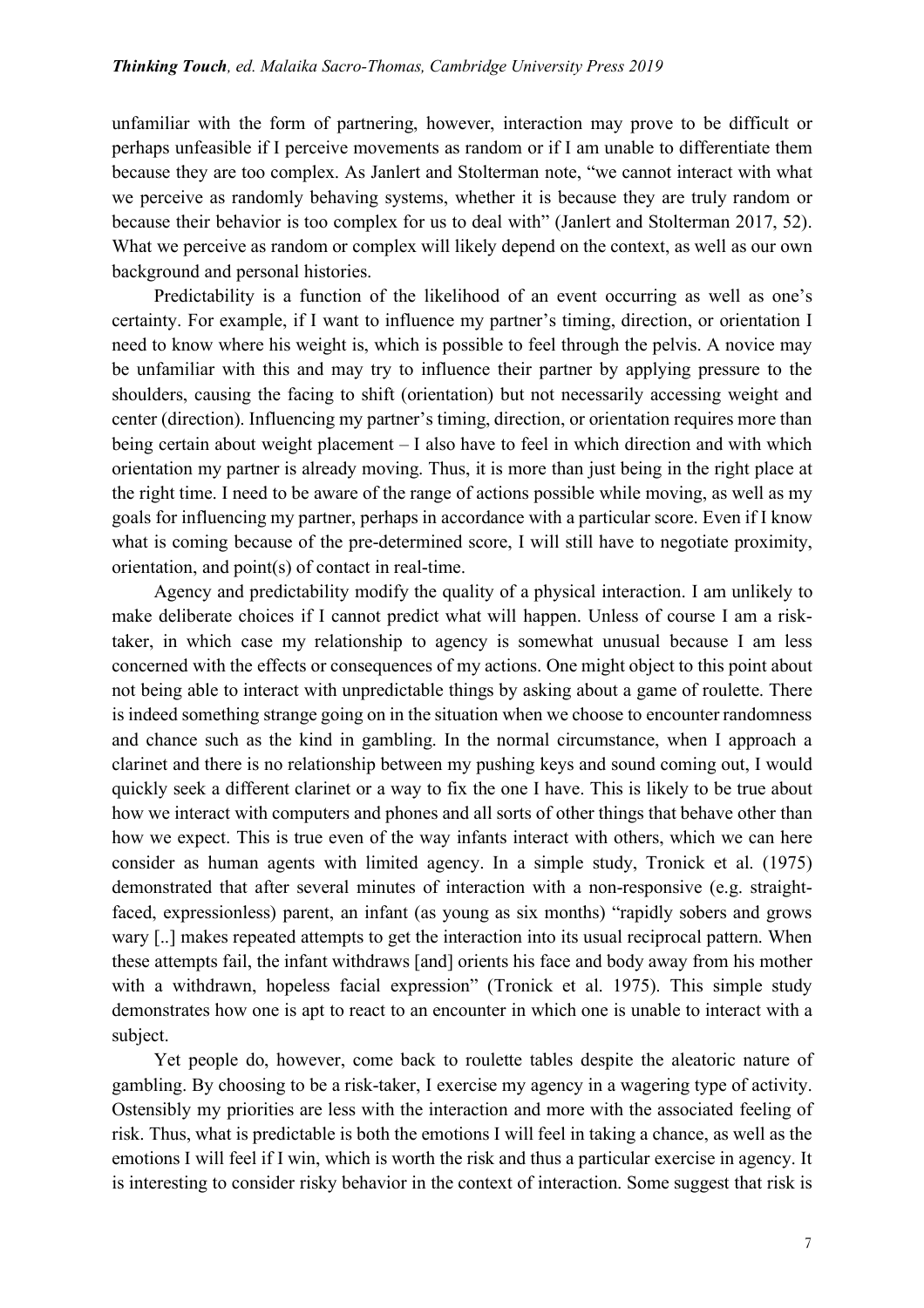an observer's phenomena, meaning that the person engaging in "risky" behavior either does not care about the outcome or does not legitimately consider their action to be risky. Consider for example driving a car 180 kilometers per hour. If I am in the passenger seat, I may be having an anxiety attack. The driver, on the other hand, either believes she has full control and nothing bad will happen or does not care if something bad will happen. In both cases, she is exercising her agency in a way that has less to do with whether she can predict the outcome, and more to do with the associated feeling of risk, which to her is predictable.

The other kind of objection to making choices in the face of unpredictability is that human agents are only somewhat predictable. Acting in the face of uncertainty is a particular challenge when interacting non-verbally. But partners can glean a lot of information within the nuances of physical interaction in order to negotiate unpredictability. It is not how well I can predict what my partner will do, but how well I will be able to adapt to what my partner will do given an unexpected encounter or circumstance. For one, we can never truly know if a partner will be ready to respond, so we must attend to how our partner communicates through proximity, orientation, and point(s) of contact. Acting with certainty may mean acting from expectation, which can further inhibit our attending to relevant stimuli, particularly if something unexpected happens. Fixed knowledge, or assuming that because something worked a particular way before, it must always work this way, detracts from the process of attending to relevant stimuli. I will return to this in the second section.

We can regard predictability in partnering within different paradigms. For example, a rule-based system will state that actions are governed under certain imperatives, versus a discovery-based system in which there are very few specific rules. This is a simple, reduced way of viewing differences between codified and improvisational practices. In all cases, the ends of the interaction are important to consider when understanding the agency of each partner. If, for example, my intention in partnering is to be disruptive or subversive, I will ostensibly encounter my partner differently than if I intended to communicate well.

Partners' teleological concerns will influence how they perceive, interpret, and articulate their actions. Aesthetic conventions may dictate how partners ought to exercise their agency in accepting, rejecting, or ignoring actions. Moreover, having particular goals (whether explicit or implicit, individual or shared) within an interaction will further restrict what partners consider appropriate. In whatever partnering paradigm partners choose to practice (e.g. lead/follow, improvisation, predetermined choreography, etc.), each partner must accept the constraints of the form as well as the fact that actions are always communicative. When working with dancers, I often use the maxim "everything you do matters—it doesn't matter what you do" to remind movers that all of their actions have consequences, and it is a responsibility to evaluate what is appropriate in the moment. The notion of consequences is particularly important when considering the norms of interaction, which will be the focus of the next section.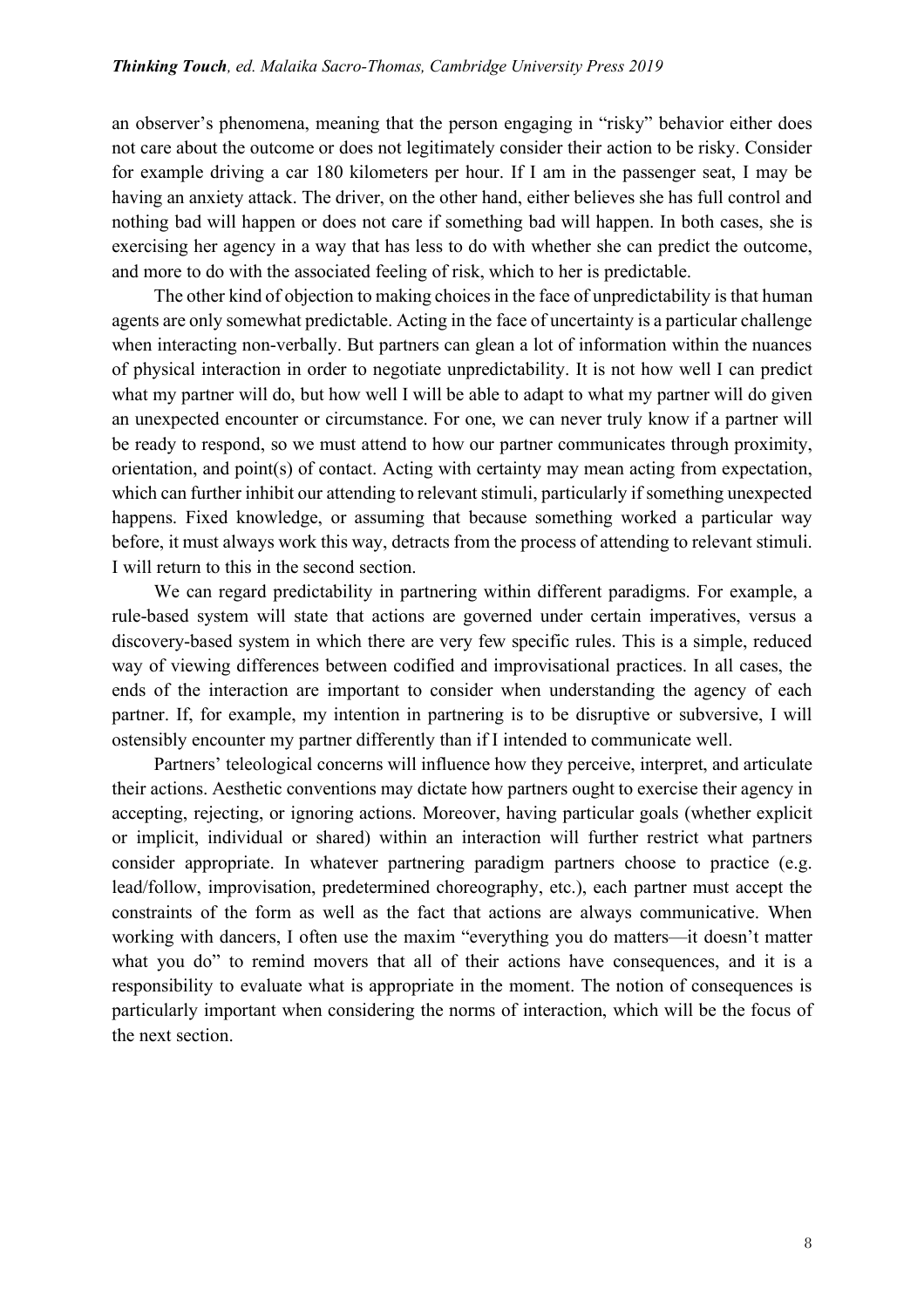## **II: Norms of Communicating "Well"**

In the previous section, I discussed the conditions of physical interaction (encounter and exchange) in partnering, as well as the ways in which agency and predictability affect how partners communicate with each other through proximity, orientation, and point(s) of contact. In this second section, I will turn to how partners (or observers) evaluate communication between partners on the basis of norms such as competence and receptivity. In particular, I will examine how certain values, such as beauty, trust, and responsibility, lead to normative problems in evaluating partnering. Broadly, these normative problems fall into three categories: (1) definition (partners don't know actually what the norms are), (2) agreement (partners know the norms, but they don't agree on them), and (3) differentiation (partners don't know how to measure whether the conditions are being satisfied).

It is worth noting that encountering a subject is in some significant way different than encountering an object – but how do we understand what makes something an object versus a subject? Even without getting into the ontological problem, this question is fraught with cultural and historical problems. Consider how a person may be perceived as an object (e.g. property), just as an inanimate object (e.g. wall, clarinet) can be personified into a subject. This becomes problematic when we consider the range of possible interactions. A musician playing an instrument and a blacksmith turning a lathe are clearly interacting with materials in different ways. It is beyond the scope of this work to launch into a full investigation on the nature of subjectivity. Moving forward, I will examine how subjectivity (that which relates to the subject, rather than that which opposes an object) bears critical relevance to the norms of interaction that make communication in partnering successful.

I understand partnering to have multiple levels of perception, including at least the visual, kinesthetic, and tactile, all of which require some level of interpretation. Such interpretation can be executed in the moment. That is, through movement itself, without necessarily thinking about it, partners make interpretations about the quality and character of the communication within a partnership. For example, we can consider the ways in which partners use force to change direction, timing, or orientation. Partners may use excessive force, which may be interpreted as a lack of care or responsibility, or partners may use such little effort to achieve action that movement is interpreted as responsible and caring. In both cases, there may be little to no cognitive reflection happening in the moment outside of the movement itself. Context (i.e. the space wherein the practitioners are situated (stage, studio, salon), as well as the cultural and formal backgrounds of the practitioners and audience) will undoubtedly play a crucial role in how something like efficiency is exercised by dancers. Competence and receptivity will determine whether partners are aware of what they are communicating and whether they have the means to deliberately communicate what they intend to communicate.

If one accepts that actions in partnering are always communicative, we run into two closely linked problems. One is the evaluation of meaning – if actions are communicative, what is it that partners are communicating to each other? The other problem is how we evaluate the success of the communication. The first problem might assume that communication must have a linguistic referent. In other words, if action is communicative, then must I be able to linguistically articulate what the action meant? Before getting into linguistic meaning, we must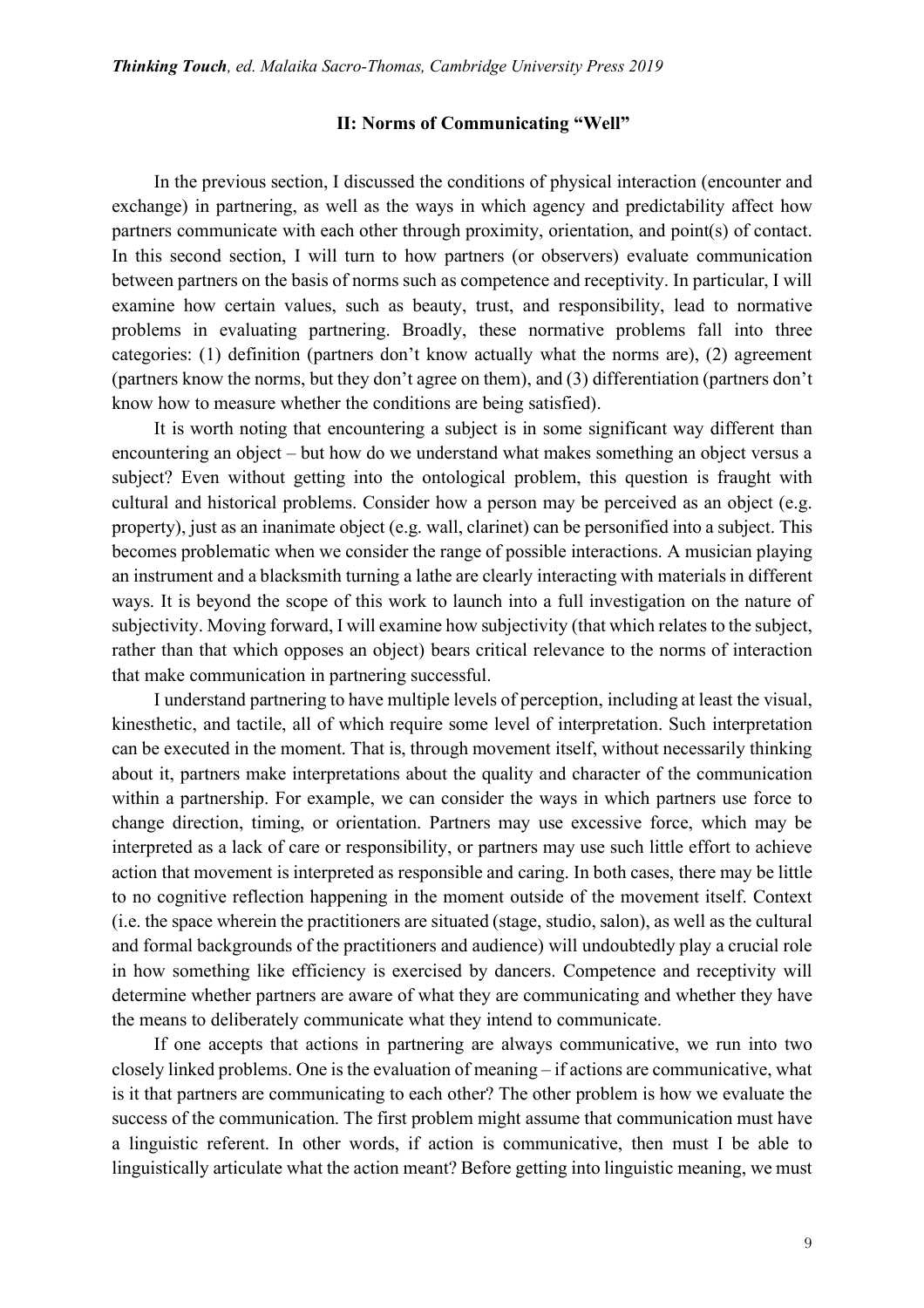consider the normative dimension of communication with respect to agency. Are partners actually free to make their own choices, or are they responsible to each other such that certain choices are inappropriate? To borrow language from analytical philosopher Immanuel Kant, are partners autonomous (i.e. free-willed) agents, or are they heteronomously bound<sup>1</sup>? Simply put, if partners are autonomous then they are free to make choices, independently and on account of each other. If an act is autonomous, it is done because the agent reflectively endorses it. It is a product of reason. If it is done heteronomously, it is a product of desires or emotions that are not legislated or endorsed by reason. The heteronomous subject is a victim of his desires, emotions, and drives. The dancer who is attuned to the actions of his partner and behaves as he does *because* he is so attuned acts autonomously. The autonomous dancer can make decisions independently of whatever his partner is doing, or he can make choices on account of what his partner is doing. Either way, he can reflectively endorse them, rather than just being driven to do what he does because of unfettered desire or emotion. If an agent is heteronomous, then her actions are a product of unfettered desire or emotion, bound and limited by particular factors.

Let us consider the way partners act toward and react to each other. Partners make choices about how to constrain particular elements including proximity, orientation, and timing sometimes constraining many elements together, and at other times less so and in different amalgamations. In each scenario, the actions of each partner will reflect the quality of their agency and the extent of their competence, but extenuating circumstances can turn an autonomous agent into a heteronomous one. For example, my partner, while perhaps bound to the constraints of the form, has the autonomy to decide the quality of re/action, as well as the agency to accept that my action warrants a particular reaction in the first place. If, in an overhead lift, my partner suddenly becomes afraid, then her unfettered fear may cause her to become rigid and no longer able to reflectively endorse trust in me as a partner. While it is possible for her to make a choice, her fear makes some choice unfeasible. She does not reflectively endorse or reason about the fact that I have control and am in a position to keep her safe. My awareness of my partner's sudden rigidity will likely contribute to how our interaction unfolds (e.g. whether or not the lift will be successful).

This scenario is useful to analyze insofar as we can understand the awareness each partner has of the constraints elicited by the other, as well as those potential conventions and values ascribed by any given form of partnering. This is at least one of the many reasons why having a grounded theory of conditions may open nuance of evaluation, in the moment, by practitioners and scholars alike. That physical interaction involves certain ethical dimensions, such as trust and care, within an extremely nuanced space of extenuating circumstances makes much more important the case for understanding what and how we are communicating.

But these conditions are never neutral. Sometimes partners communicate things that they don't intend. In particular, through proximity, orientation, and point(s) of contact, partners can unintentionally communicate a lack of care. The important aspects to consider with respect to ethical conduct are 1) whether each partner *values* communication (or whether one is simply upholding a conventional gesture), and 2) whether each partner has the refined awareness to attend to what they are communicating.

 $\overline{a}$ 

<sup>1</sup> See Immanual Kant's *Groundwork on the Metaphysics of Morals*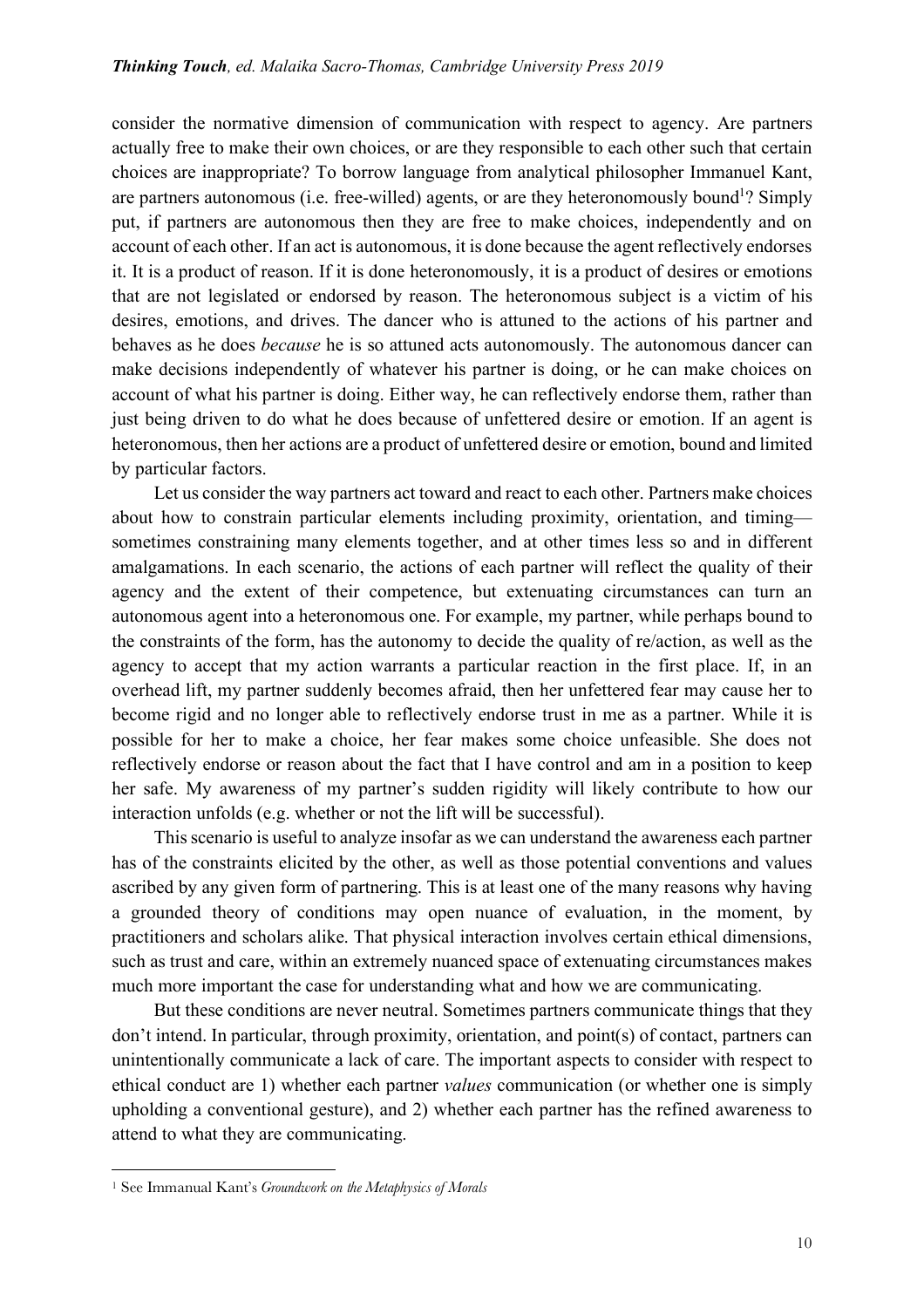Some people may come to partner because they are seeking to find a romantic partner, to exercise power, to make money, or any other number of reasons that may not place value on communication. Of course, these motives need not necessarily conflict with communication. Consider for example how individuals may come to a partnering event (jam, milonga, competition, etc.) to seek new students or satisfy individual needs of touch and social engagement. Such motives can be enacted with sensitivity and care, or at the expense of others' comfort. Being aware of these possibilities may open and enhance dialogue between partners by making values explicit, just as lack of awareness may lead to trouble because motives go unspoken.

We can also consider how competing values such as feeling good and attending to one's partner may disrupt the awareness of communication if feeling good comes at the expense of attending to my partner. One partner may become so involved in the experience of moving that they forget about their partner. The same may be true if one partner becomes so engrossed with the music such that they no longer pay attention to their partner's actions. The tension in partnering between ethics (trust, vulnerability, agency, responsibility, etc.) and aesthetics (beauty, power, speed, etc.) makes it hard to evaluate formulaically when something is awry and why. To what extent does understanding the motives depend on familiarity with the setting and conventions of the paradigms people are working within (e.g. international DanceSport competition, contact improvisation jam, tango milonga, etc.) as well as the aesthetic values of the form or the preference of the dance-maker? That is, can we really say what movement is "supposed" to look like, let alone feel like? If we move beyond the composition of physical interaction, to examine partnering as a discourse that explicitly values communication on the basis of ethically-bound conditions, we can begin to examine the evaluation of quality within how partners relate to each other by negotiating proximity, orientation, and point(s) of contact.

This kind of evaluation is complex because physicality is not the only factor at play. By orienting to others, we are subject to the psychological dimensions of ourselves and our partners. The ever-changing relationship between partners perpetuates an emergent experience (physically, psychologically, emotionally, energetically, etc.) wherein each partner affects the other. Factors such as previous experience, aesthetic conventions of distinct movement practices (e.g. tango, classical ballet, flamenco, etc.), and emotional states effectively influence not only how receptive a partner will be, but also what is salient within an interaction. My partner may be less receptive to me because I smell bad or remind him of a hated enemy. Despite being coordinated, strong, and physically present, my partner may be unreceptive because he is scared, bored, nervous, or any other number of emotional possibilities. Thus, even though the focus here is on physical interaction, there is clearly more at play than the bodily dimensions.

One way to understand the receptivity of one's partner is through what I refer to as a threshold of resistance. This threshold can be experienced by applying a minimal amount of pressure to an area of one's partner (palm-to-palm, shoulder-to-shoulder, pelvis-to-pelvis, etc.), and increasing pressure until the partner has to make a choice of whether to move with the pressure or resist the pressure. One's threshold of resistance is contingent on one's environment (the threshold will be different if one is standing on ice versus if one is standing on concrete), one's emotional state (one's threshold will be different if one is upset versus if one is content), and one's relational state (one's threshold will be different if one trusts one's partner versus if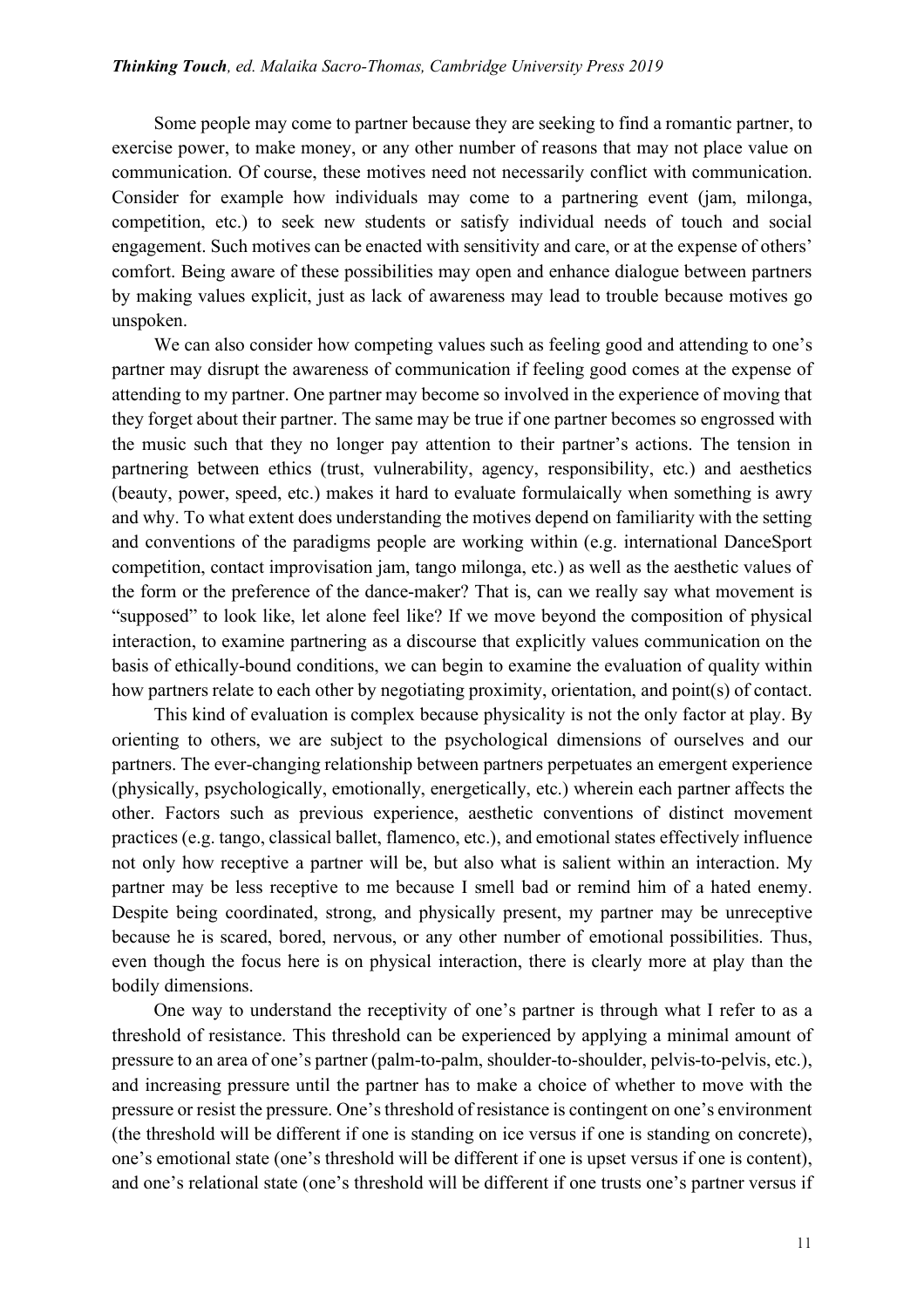one does not trust one's partner). If I am upset, I may take things more personally and be less physically forgiving. This can translate to using more force than necessary to execute an action. It may also translate to moving slower than I would were I not upset. The same is true if I am excited – I may be too emotionally aroused to be receptive to my partner in an efficient way. Environmental and emotional factors will always play a role in receptivity.

Having the goal to communicate and actually being receptive to what is being communicated are also ostensibly manifested in different ways. In this way, receptivity is more than just registering what is going on (within myself, my partner, my surroundings). Receptivity suggests that due attention and weight are committed to the phenomena of negotiating the threshold of resistance within partnering, which requires both awareness and competence. Along with the psychological features, training, habits, and previous experiences are also significant to receptivity. My partner may be more receptive to me if we share a common background. That is, if I am trying to execute a complex lift but my partner only has experience executing the lift (rather than being lifted), he may be less receptive simply because he lacks the requisite experience and coordination. Alternatively, I may be partnering with someone who has some certain experience, having trained for a number of years. If I lead a movement my partner has never seen or experienced kinesthetically, he may be less receptive simply because he is unfamiliar with the movement. My partner may not understand the types of movements that are appropriate within the form, thus he may be ill-equipped to make choices because he feels there are too many possibilities (too much agency) or very few possibilities (too little agency).

Receptivity is a pairing of the relational dimension with a temporal dimension. If I move too quickly or not quickly enough, interaction will be possible but likely unsuccessful. For example, my partner runs toward me and I anticipate catching her by bringing my arms up too quickly. In doing so, I miss the chance to be receptive to her and she smacks into me. On the one hand, timing is a problem of interaction and on the other, it is a problem of competence. In both cases, the value system of each partner will play into how the interaction is negotiated in practice, including how it relates to the aesthetic conventions of the form.

We are here presented with two major incongruities: 1) partners may communicate something other than what they intended because of a lack of awareness and/or competence, and 2) partners may communicate in such a way that is incongruous with the values they purport to have. Certain values, such as such as feeling or looking good, may overshadow values such as care for each other such that communication becomes less nuanced or overlooked altogether. Partners interacting without explicit awareness to the ways in which their proximity, orientation, and point(s) of contact have ethical dimensions might not be positioned to appreciate the depth of receptivity. Given the intimacy of partnering, lack of awareness puts partners in a position to harm each other physically and psychologically.

While the verbal rhetoric of communication and ethics is common in partnered dance forms, not all partnered interactions prioritize communication (let alone ethics) in a way that concepts like responsibility and agency are *physically* salient. In other words, one may use words like trust and care, but in practice one may use more force than necessary because the value of certain aesthetic conventions takes precedence over the physical care of negotiating proximity, orientation, and point(s) of contact in real-time. While partners need not have an explicit goal to communicate, there will still always be an exchange of information. Thus,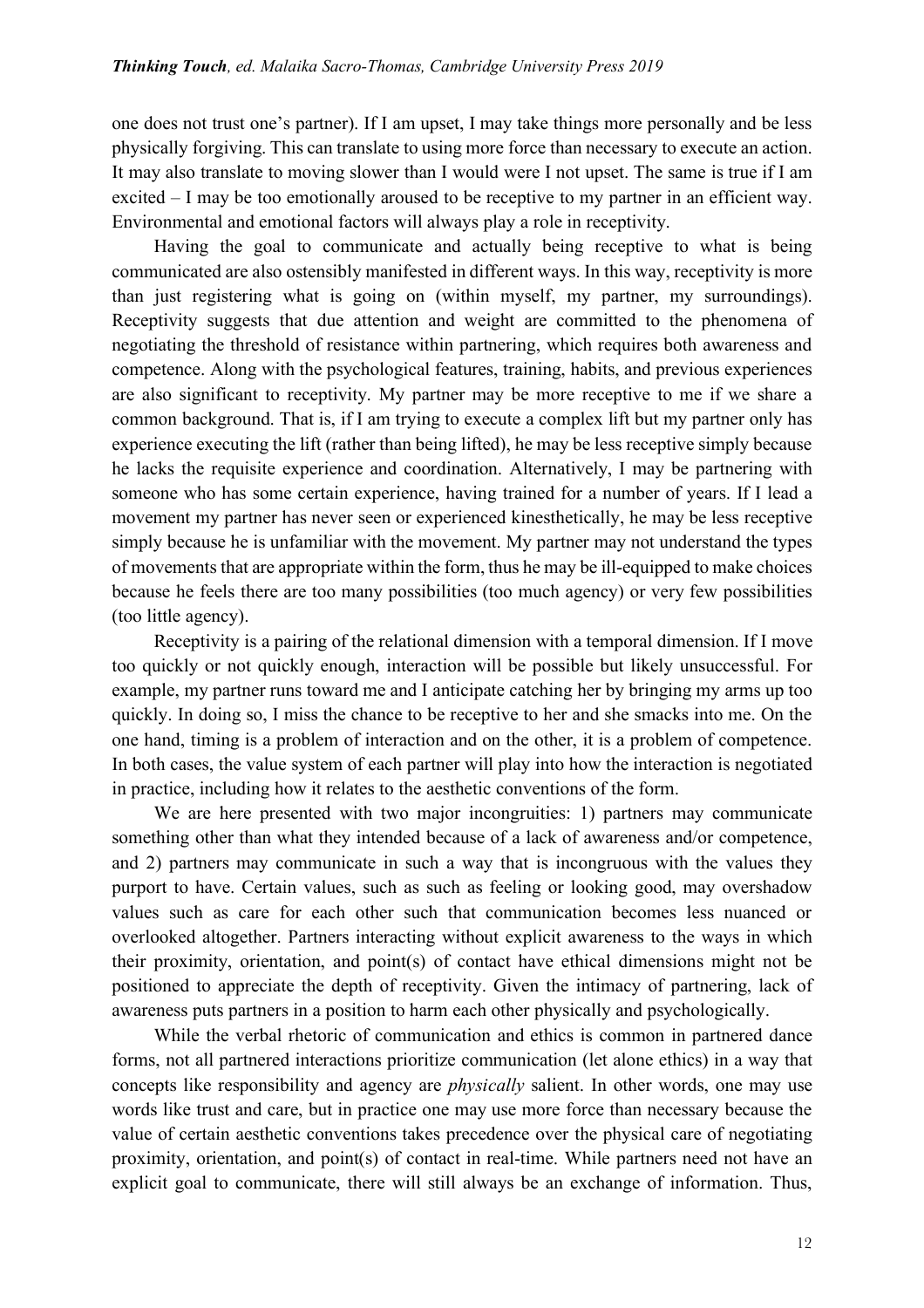partners need to be responsible agents over their own actions. To be responsible is to understand the appropriate responses potentially available, in the moment, in ways that are ethically appropriate given the constraints and resources within a given form of movement.

How can one tell whether one is going through the motions of partnering as a code dictated by an aesthetic convention versus explicitly communicating through proximity, orientation, and point(s) of contact? Sometimes this is apparent immediately, as dancers lack the differentiation to understand how their proximity, orientation, and point(s) of contact influence their partner. Janlert and Stolterman (2017) note the significant difference between unintended and unattended interactions, wherein constituents may be oblivious to consequences of actions (unintended) or otherwise unaware of the features of an interaction (unattended). The choices of each dancer will provide limitations on some movement, while making other movement available. But if the action of one partner is too predictable, the other(s) may lose interest. In other cases, the incongruity only becomes clear when something goes wrong. For example, one partner lifts the other and then accidentally stumbles. The ability to recover from accidental missteps is contingent on a certain competence – namely, how well the partners recognize the available choices to avoid injury. If the partners are communicating poorly, recovery may be unfeasible and injury will ensue.

#### **Conclusion**

While it may be impossible to directly address the tension between aesthetic experience and ethical values practically in a prescriptive sense, parsing the normative questions lends support for understanding at least some of the ways by which claims about connection can be reasonably and justifiably evaluated. That partnering can cause harm means the ethical dimension will always coincide with the aesthetic one. Normativity of this kind is a form of pluralism: the standards which determine what is right for one are likely quite different from the standards which determine what is right for another. Yet the matter of standards persists in practice, and so a critical investigation of normativity can elucidate deeper understanding of the standards within dance partnering more broadly. To avoid relativism that ends in "anything goes" mentality, we can interpret norms as constraints that hold under certain conditions (e.g. agency, predictability, competence, awareness). For the purposes of this inquiry, the constraints investigated here are defined as partnering with the particular goal of communicating well. Communicating well can thus be understood as a relationship that comes to be when partners interact in a way that is appropriate to a) the context and b) each other. Communicating well requires each partner to recognize the ethical effects of their action. Simply put, partners need to recognize that they can harm each other and there are tools to make deliberate choices such that they will successfully adapt if circumstances change unexpectedly.

In my doctoral research with professional dancers, titled *Reciprocal Practice,* I have investigated how partners attend to the ethical dimensions of their interaction, such as how particular lifts, floorwork, or foot patterns involve trust, care, responsibility, and so on. Dancers share that when these ethical dimensions are made salient they understand the choices they can make, which leads to feelings of deeper connection and attunement to one another. Claiming responsibility over self *and* another, as well as trusting oneself *and* one's partner that things will work out well, clearly have a significant impact on the practice of partnering. It is clear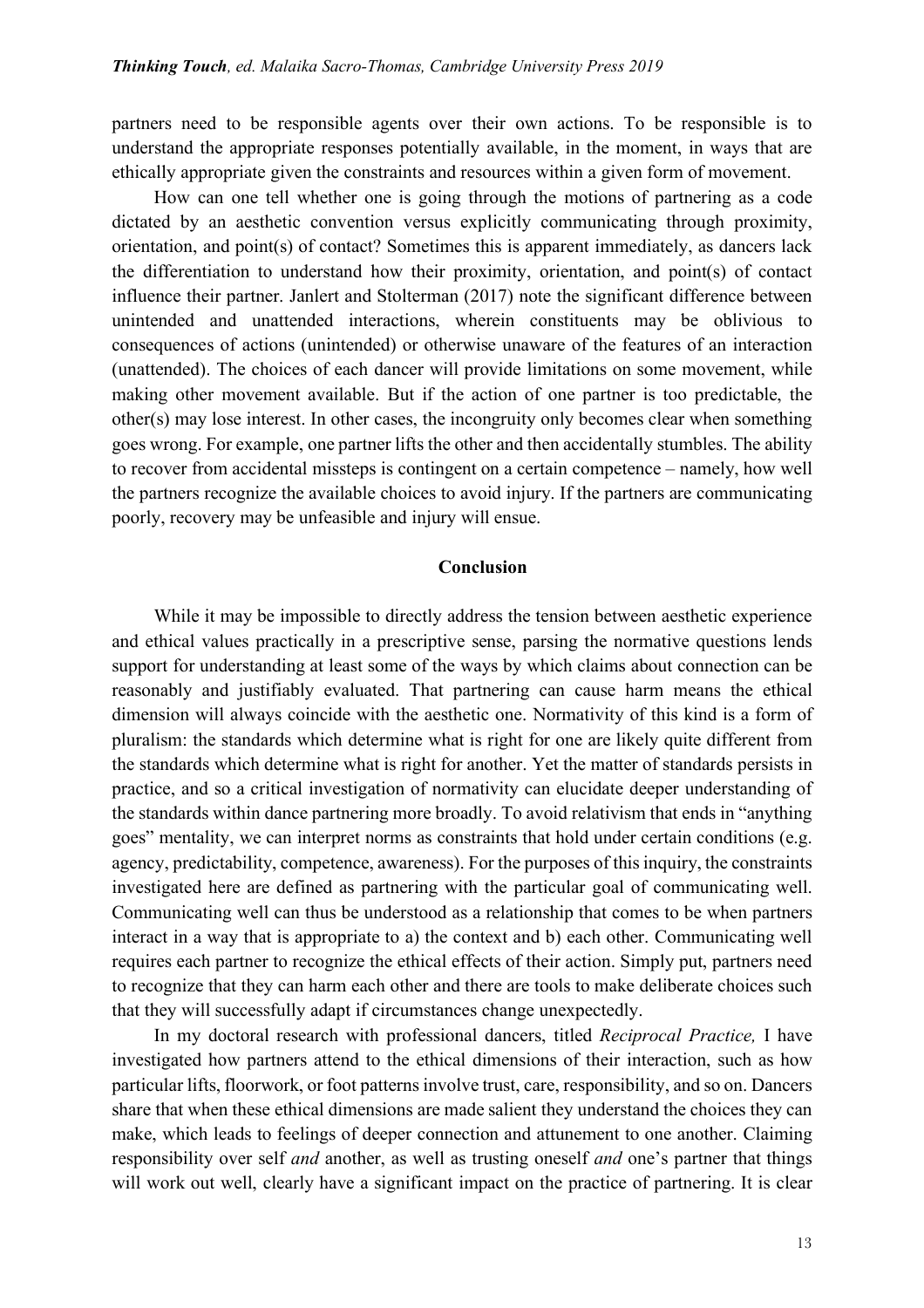that taking an apathetic approach to sharing and/or shifting weight in relation to one another may cause significant harm, while spending valuable energy trying to control the situation tends to inhibit freedom. Successful partnering seems to necessitate agency and even the taking of risks. In terms of physical dialogue, the greater the nuances of movement, and indeed the more articulate each partner can be toward each other, the greater the potential for connection to emerge.

Taking a step forward into any particular practice, what happens when individuals move together ("partnering") with a purpose other than to communicate, such as exercising a cultural identity, seeking a romantic partner, fulfilling work in order to make a living, or indeed without any particular purpose at all? An approach in which dancers are not attending to their communication may render an exchange a different thing altogether, such as two coordinated monologues. It is possible to extend the argument by saying those individuals moving together without purpose are not, strictly speaking, engaging in the practice of "partnering". This, however, seems rather unfair, as the practice of moving together need not be purposeful and certain movement practices that utilize the term partnering cannot be criticized simply because constituents are exploring the infinite possibilities of interaction. It seems, however, the only way to approach the ethical dimensions of partnering is by first understanding communicative potential of movement itself, especially the conditions that need to be satisfied (e.g. a physical exchange based on proximity, orientation, and point(s) of contact) in order for certain norms to adhere (e.g. competence, physical eloquence, receptivity, mutual understanding). *Physical* dialogue is especially difficult because bodies are always changing, which is why formulaic study can be so disruptive to the act of communication, and the subsequent emergence of connection. Assuming connection can only emerge from responses that are contextually suitable (i.e. appropriate), one must always be listening and responding to change.

The notion of suitability will often appear in practice, which is also relevant when considering transitions between different forms of partnering practice. From my own research, I have seen how ballet dancers may struggle with first attempts at contact improvisation in the same way that contactors may struggle with the strict rules of leading and following in ballroom and Latin dancing. I will be honest that it is my desire for everyone to practice "ethical" partnering, which requires making explicit each partner's motivation for engaging in physical practice. The desire to partner by making communication explicit is something I often refer to as "reciprocal practice", which is related to my own aesthetic preference as a performer and choreographer. My practice of partnering is first and foremost reliant on listening through different modes of interaction, while following the prescriptions or codes set about by a particular culture tends to come second (to the chagrin of many of my colleagues). When I personally engage in different forms, I am admittedly less interested in the way something is "supposed" to look than with my own aesthetic preference of deliberate communication, which lends itself well to some forms over others that have stricter norms of engagement. I am often interested in developing forms further, researching how connection may emerge from different ways of engaging in physical dialogue, and so it is necessary for my practice to be informed by different techniques. Thus, the driving question of the research is what can emerge when reciprocal practice is in dialogue with traditional dance forms? So much more can be said about the nature of these norms, yet the goal was simply to outline the way in which partnering can